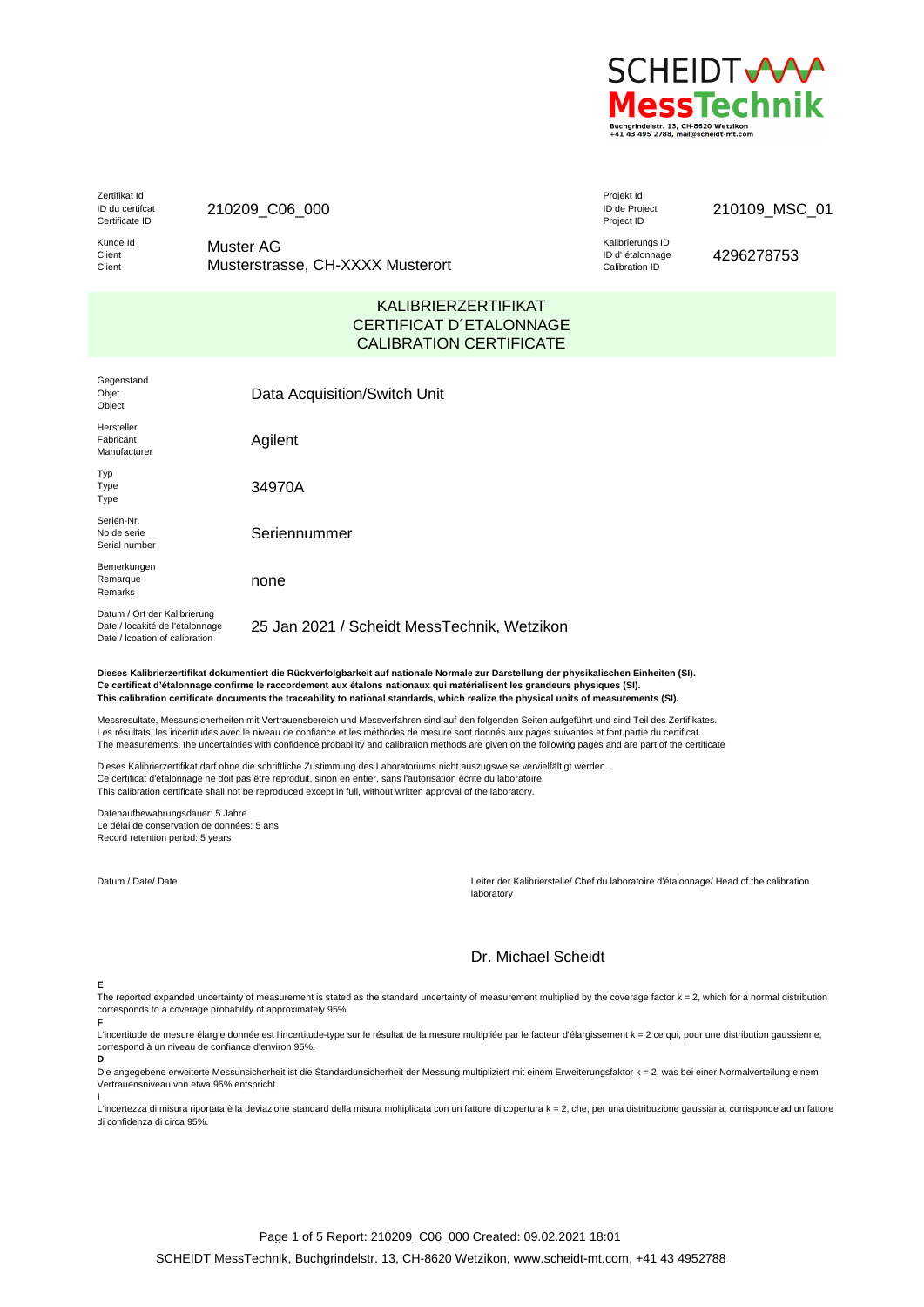# **Instruments used**

| Instrument | <b>Manufacturer and Model</b> | Serial number | Latest<br>calibration |  |
|------------|-------------------------------|---------------|-----------------------|--|
| Calibrator | Fluke<br>5500E                | 1924010       | 04 Feb 2021           |  |
| Multimeter | Agilent<br>3458A              | MY45048825    | 08 Jan 2021           |  |

# **External Traceability Information**

| <b>SI Unit</b> | Reference standard kind<br><b>Manufacturer</b><br>Model<br>ID                                            | Latest link to<br>national standard | <b>Latest surveille</b> |
|----------------|----------------------------------------------------------------------------------------------------------|-------------------------------------|-------------------------|
| v              | Fixed voltage<br>Scheidt MessTechnik<br>Zener Reference V3<br>131220 ASC 01 4                            | 05-07-2019                          | 08-01-2021              |
| Ohm            | <b>Fixed resistor</b><br>Scheidt MessTechnik<br>Resistorbox 10R 100R 1k 10k 100k Hw V02<br>161011 MSC 01 | 12-11-2019                          | 08-01-2021              |
| S              | Gps receiver<br>Trimble<br>Thunderbold E<br>41470268                                                     | continuous                          | continuous              |
| K              | Temperature sensor<br>Moser TMT AG<br>TR7c<br>130475                                                     | 23-07-2019                          | 23-07-2019              |

### **Laboratory Environment**

Temperature: 23°C ±2K

#### **Test: Visual inspection**

## **Measuring principle:**

Visual inspection of DUT by the operator. **Used procedure:** py3.calibration.procedures.special.visual\_inspection\_m02\_v01.Procedure **Traceability:**

| Result |
|--------|

no visual functional issues

## **Test: Zero Offset Verification Ohm 4W Front**

**Measuring principle:** Direct application of a resistance to the DUT. **Used procedure:** py3.calibration.procedures.direct.stimulate\_resistance\_m01\_v01.Procedure **Traceability:** realized by shorting inputs

| Range        | <b>Resistance</b><br>applied | Exp. Unc.    | <b>Resistance</b><br>read | <b>Deviation</b> | Exp. Unc.        | Tol. used | Test result                 |
|--------------|------------------------------|--------------|---------------------------|------------------|------------------|-----------|-----------------------------|
| $100\Omega$  | $0u\Omega$                   | $350u\Omega$ | $-200u\Omega$             | $200u\Omega$     | $840u\Omega$     | 6%        | $P\boldsymbol{\mathcal{V}}$ |
| $1k\Omega$   | $0u\Omega$                   | $350u\Omega$ | 0u $\Omega$               | $-0.0m\Omega$    | $2.2m\Omega$     | 0%        | $P\boldsymbol{\mathcal{V}}$ |
| $10k\Omega$  | $0u\Omega$                   | $350u\Omega$ | $-1.9$ m $\Omega$         | $2m\Omega$       | 22m <sub>2</sub> | 4%        | $P\boldsymbol{\mathcal{V}}$ |
| $100k\Omega$ | $0u\Omega$                   | $350u\Omega$ | -13m $\Omega$             | $10m\Omega$      | $210m\Omega$     | 3%        | $P\boldsymbol{\mathcal{V}}$ |
| $1M\Omega$   | $0u\Omega$                   | $350u\Omega$ | $80 \text{m}$             | $-0.1\Omega$     | $2.1\Omega$      | 1%        | $P\boldsymbol{\nu}$         |
| $10M\Omega$  | $0u\Omega$                   | $350u\Omega$ | $0.8\Omega$               | $-1\Omega$       | $22\Omega$       | 1%        | $P\boldsymbol{\nu}$         |
| $100M\Omega$ | $0u\Omega$                   | $350u\Omega$ | 0n $\Omega$               | $0\Omega$        | $210\Omega$      | 0%        | $P\boldsymbol{\nu}$         |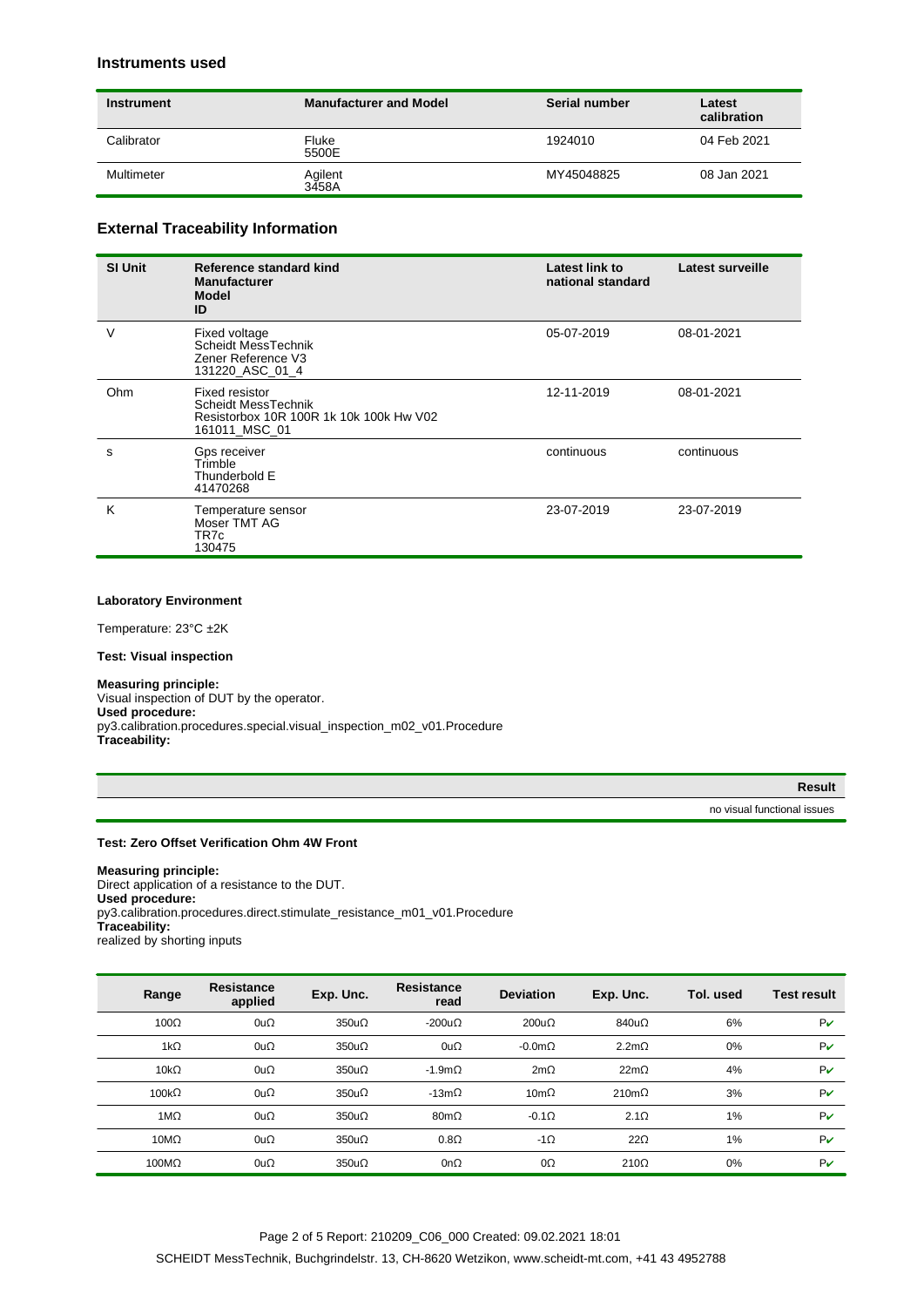### **Test: Zero Offset Verification Ohm**

#### **Measuring principle:** Direct application of a resistance to the DUT. **Used procedure:** py3.calibration.procedures.direct.stimulate\_resistance\_m01\_v01.Procedure **Traceability:** realized by shorting inputs

| Range        | <b>Resistance</b><br>applied | Exp. Unc.        | <b>Resistance</b><br>read | <b>Deviation</b> | Exp. Unc.     | Tol. used | <b>Test result</b>          |
|--------------|------------------------------|------------------|---------------------------|------------------|---------------|-----------|-----------------------------|
| $100\Omega$  | $0.5m\Omega$                 | $1.1m\Omega$     | -9.92m $\Omega$           | $10.4m\Omega$    | $1.2m\Omega$  | 0%        | PV                          |
| $1k\Omega$   | $0.5m\Omega$                 | $1.1m\Omega$     | $-9.47m\Omega$            | $10.0m\Omega$    | 2.4m $\Omega$ | 0%        | PV                          |
| $10k\Omega$  | 0.5m <sub>Q</sub>            | 1.1 <sub>m</sub> | $-8.8m\Omega$             | 9m $\Omega$      | $22m\Omega$   | 0%        | $P\boldsymbol{\mathcal{V}}$ |
| $100k\Omega$ | $0.5m\Omega$                 | $1.1m\Omega$     | -19m $\Omega$             | $20m\Omega$      | $220m\Omega$  | 0%        | PV                          |
| $1M\Omega$   | $0.5m\Omega$                 | $1.1m\Omega$     | $80m\Omega$               | $-0.1\Omega$     | $2.1\Omega$   | 1%        | PV                          |
| $10M\Omega$  | $0.5m\Omega$                 | $1.1m\Omega$     | $-3.8\Omega$              | $4\Omega$        | $21\Omega$    | 4%        | PV                          |
| $100M\Omega$ | $0.5m\Omega$                 | $1.1m\Omega$     | 0n $\Omega$               | $0\Omega$        | $210\Omega$   | 0%        | PV                          |

### **Test: Zero Offset Verification Volt**

# **Measuring principle:**

Direct application of a DC voltage to the DUT. **Used procedure:** py3.calibration.procedures.direct.stimulate\_voltage\_dc\_m01\_v01.Procedure **Traceability:** realized by shorting inputs

| Range | Voltage<br>applied | Exp. Unc. | Voltage read       | <b>Deviation</b>  | Exp. Unc.        | Tol. used | <b>Test result</b>          |
|-------|--------------------|-----------|--------------------|-------------------|------------------|-----------|-----------------------------|
| 100mV | 0 <sub>n</sub>     | 350nV     | $-30nV$            | 30 <sub>n</sub> V | 820nV            | 1%        | $P\boldsymbol{\nu}$         |
| 1V    | 0 <sub>n</sub>     | 350nV     | 120 <sub>n</sub> V | $-0.1$ u $V$      | 2.2 <sub>u</sub> | 2%        | $P\boldsymbol{\mathcal{V}}$ |
| 10V   | 0 <sub>n</sub>     | 350nV     | 0.8 <sub>U</sub>   | $-1uV$            | 21uV             | 2%        | $P\boldsymbol{\nu}$         |
| 100V  | 0 <sub>n</sub>     | 350nV     | $-10uV$            | 10uV              | 230uV            | 1%        | $P\boldsymbol{\nu}$         |
| 300V  | 0 <sub>n</sub>     | 350nV     | $-20uV$            | 20uV              | 630uV            | 0%        | Pv                          |

### **Test: Gain Verification Test Voltage DC**

#### **Measuring principle:**

Direct application of a DC voltage to the DUT. Voltage measured with a reference multimeter.

## **Used procedure:**

py3.calibration.procedures.direct.stimulate\_and\_measure\_voltage\_dc\_m01\_v01.Procedure

# **Traceability:**

| Unit | Kind of Standard / Method                                                                    | Model              | SN / ID         | <b>Latest Calibration</b> |  |  |  |
|------|----------------------------------------------------------------------------------------------|--------------------|-----------------|---------------------------|--|--|--|
|      | Direct application of a DC voltage to the DUT. Voltage measured with a reference multimeter. |                    |                 |                           |  |  |  |
| ι.   | Multimeter                                                                                   | 3458A              | MY45048825      | 08-01-2021                |  |  |  |
|      |                                                                                              |                    |                 |                           |  |  |  |
|      | Fixed voltage                                                                                | Zener Reference V3 | 131220 ASC 01 4 | 08-01-2021                |  |  |  |

| Range | Voltage<br>applied | Exp. Unc.  | Voltage read  | <b>Deviation</b> | Exp. Unc.        | Tol. used | <b>Test result</b>  |
|-------|--------------------|------------|---------------|------------------|------------------|-----------|---------------------|
| 100mV | 99.9996mV          | 0.0011mV   | 99.9989mV     | $0.7$ uV         | 1.2 <sub>u</sub> | 12%       | $P\boldsymbol{\nu}$ |
| 1V    | 1.0000071V         | 0.0000060V | 1.0000094V    | $-2.2$ uV        | $6.4$ uV         | 9%        | $P\boldsymbol{\nu}$ |
| 10V   | 10.000072V         | 0.000052V  | 10.000060V    | 12uV             | 56uV             | 6%        | $P\boldsymbol{\nu}$ |
| 10V   | $-10.000091V$      | 0.000052V  | $-10.000086V$ | $-4UV$           | 56uV             | 2%        | $P\boldsymbol{\nu}$ |
| 100V  | 100.00249V         | 0.00087V   | 100.00095V    | 1,54mV           | 0.93mV           | 59%       | $P\boldsymbol{\nu}$ |
| 300V  | 300.0020V          | 0.0035V    | 299.9988V     | 3.1mV            | 3.6 <sub>m</sub> | 26%       | $P\boldsymbol{\nu}$ |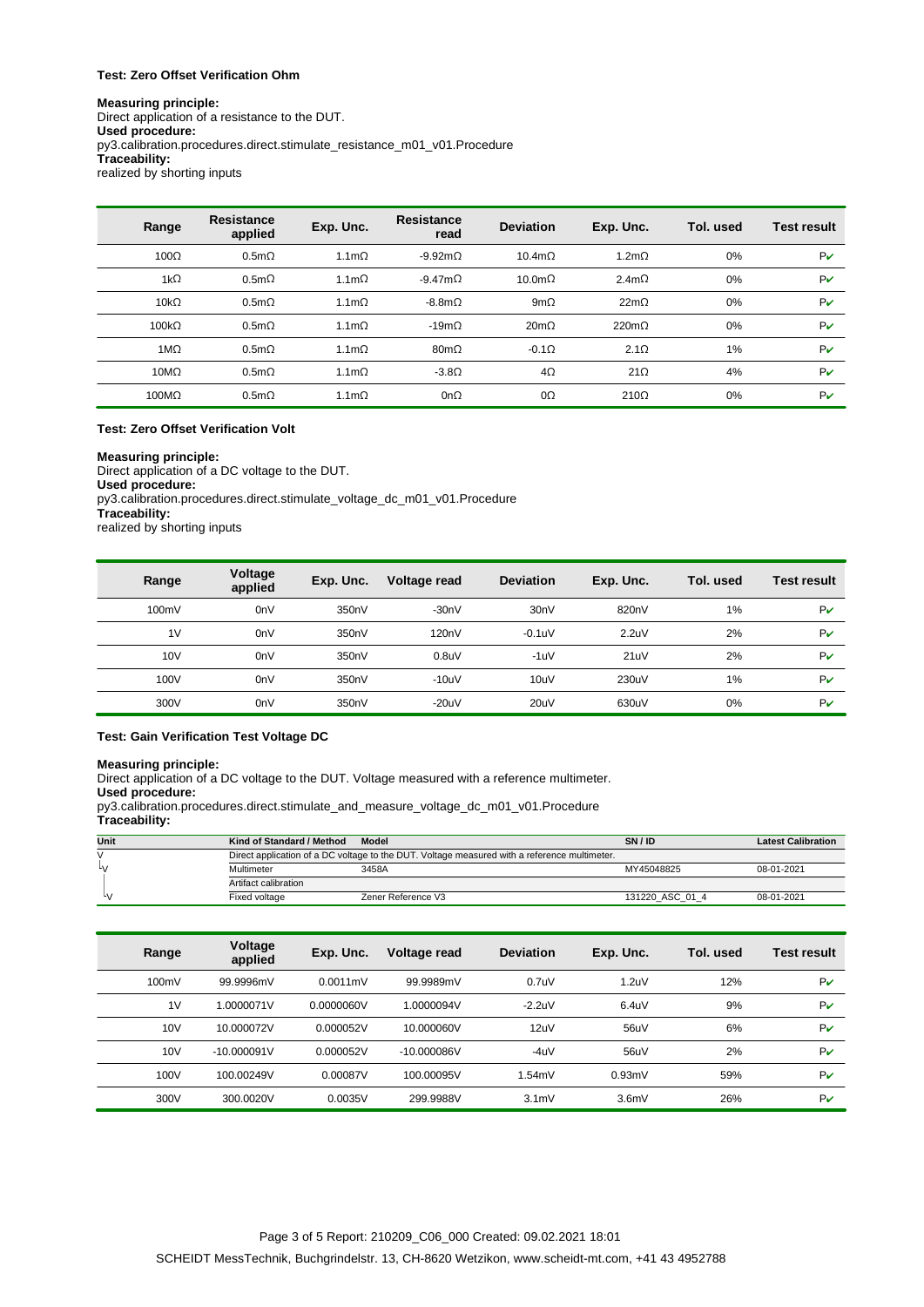## **Test: Gain Verification Test Voltage AC**

#### **Measuring principle:**

Direct application of an AC voltage to the DUT. Voltage measured with a reference multimeter. **Used procedure:**

py3.calibration.procedures.direct.stimulate\_and\_measure\_voltage\_ac\_m01\_v01.Procedure

| Traceability: |  |
|---------------|--|
|---------------|--|

| Unit                      | Kind of Standard / Method                                                                     | Model                                   | SNIID           | <b>Latest Calibration</b> |  |  |  |
|---------------------------|-----------------------------------------------------------------------------------------------|-----------------------------------------|-----------------|---------------------------|--|--|--|
| $\sqrt{2}$                | Direct application of an AC voltage to the DUT. Voltage measured with a reference multimeter. |                                         |                 |                           |  |  |  |
| $\mathsf{L}_{\mathsf{M}}$ | Multimeter                                                                                    | 3458A                                   | MY45048825      | 08-01-2021                |  |  |  |
|                           | Artifact calibration                                                                          |                                         |                 |                           |  |  |  |
|                           | Fixed voltage                                                                                 | Zener Reference V3                      | 131220 ASC 01 4 | 08-01-2021                |  |  |  |
| <b>Ohm</b>                | Fixed resistor                                                                                | Resistorbox 10R 100R 1k 10k 100k Hw V02 | 161011 MSC 01   | 08-01-2021                |  |  |  |

| Range | Frequency<br>applied | Voltage<br>applied | Exp. Unc. | Voltage<br>read | <b>Deviation</b>  | Exp. Unc.        | Tol. used | <b>Test result</b>          |
|-------|----------------------|--------------------|-----------|-----------------|-------------------|------------------|-----------|-----------------------------|
| 100mV | 1kHz                 | 99.9978mV          | 0.0098mV  | 99.9856mV       | 12.2uV            | 10.0uV           | 17%       | $P\mathcal{V}$              |
| 100mV | 50kHz                | 99.980mV           | 0.033mV   | 99.967mV        | 14uV              | 33uV             | 9%        | $P\mathcal{V}$              |
| 1V    | 1kHz                 | 1.000030V          | 0.000093V | 999.947mV       | 83uV              | 93uV             | 12%       | PV                          |
| 1V    | 50kHz                | 999.95mV           | 0.33mV    | 999.75mV        | 190uV             | 330uV            | 13%       | PV                          |
| 10V   | 1kHz                 | 10.00001V          | 0.00095V  | 9.99909V        | 920uV             | 990uV            | 13%       | $P\mathcal{V}$              |
| 10V   | 50kHz                | 9.9994V            | 0.0033V   | 9.9999V         | $-0.4$ mV         | 3.3 <sub>m</sub> | 3%        | $P\boldsymbol{\mathcal{V}}$ |
| 10V   | 10Hz                 | 10.0006V           | 0.0012V   | 9.9995V         | 1.1 <sub>m</sub>  | 1.2 <sub>m</sub> | 16%       | $P\mathcal{V}$              |
| 100V  | 50kHz                | 29.998V            | 0.013V    | 29.972V         | 26mV              | 13mV             | 33%       | $P\mathcal{V}$              |
| 100V  | 1kHz                 | 100.012V           | 0.023V    | 99.994V         | 18mV              | 23mV             | 26%       | PV                          |
| 100V  | 20kHz                | 100.024V           | 0.023V    | 100.007V        | 17mV              | 23mV             | 25%       | $P\mathcal{V}$              |
| 300V  | 50kHz                | 29.998V            | 0.013V    | 29.841V         | 157mV             | 13mV             | 48%       | $P\boldsymbol{\mathcal{V}}$ |
| 300V  | 1kHz                 | 300.00V            | 0.15V     | 299.92V         | 80 <sub>m</sub> V | 150mV            | 29%       | $P\mathcal{V}$              |
| 300V  | 20kHz                | 300.01V            | 0.21V     | 300.00V         | 20mV              | 210mV            | 6%        | $P\mathcal{V}$              |

### **Test: Gain Verification Test Resistance 4W**

### **Measuring principle:**

Direct application of a fixed resistance to the DUT. Resistance was measured with a reference multimeter in advance.

**Used procedure:**

py3.calibration.procedures.direct.measure\_and\_apply\_resistance\_m01\_v02.Procedure

**Traceability:**

| Unit       | Kind of Standard / Method                                                                                            | Model                                   | SN / ID       | <b>Latest Calibration</b> |  |  |  |
|------------|----------------------------------------------------------------------------------------------------------------------|-----------------------------------------|---------------|---------------------------|--|--|--|
| Ohm        | Direct application of a fixed resistance to the DUT. Resistance was measured with a reference multimeter in advance. |                                         |               |                           |  |  |  |
| <b>Chm</b> | Multimeter                                                                                                           | 3458A                                   |               | 08-01-2021                |  |  |  |
|            | Artifact calibration                                                                                                 |                                         |               |                           |  |  |  |
| <b>Chm</b> | Fixed resistor                                                                                                       | Resistorbox 10R 100R 1k 10k 100k Hw V02 | 161011 MSC 01 | 08-01-2021                |  |  |  |

| Range            | Resistance<br>applied | Exp. Unc.          | Resistance<br>read     | <b>Deviation</b> | Exp. Unc.          | Tol. used | <b>Test result</b>          |
|------------------|-----------------------|--------------------|------------------------|------------------|--------------------|-----------|-----------------------------|
| 100 <sub>Q</sub> | 99.99840              | $0.0031$ $\Omega$  | 99.99830               | 0.1 <sub>m</sub> | 3.1 <sub>m</sub>   | 0%        | $P\boldsymbol{\mathcal{V}}$ |
| $1k\Omega$       | 999.9920              | 0.024 <sub>O</sub> | 1.000008kQ             | $-16m\Omega$     | $24m\Omega$        | 18%       | $P\boldsymbol{\mathcal{V}}$ |
| $10k\Omega$      | 9.9999980             | 0.00024k           | 10.00019kQ             | $-210mQ$         | 240m <sub>2</sub>  | 23%       | $P\boldsymbol{\mathcal{V}}$ |
| $100k\Omega$     | 99.9993kQ             | 0.0024kO           | 100.0005kQ             | $-1.2$           | 2.4 <sub>2</sub>   | 14%       | $P\boldsymbol{\mathcal{V}}$ |
| $1M\Omega$       | 1.000036MQ            | $0.000027M\Omega$  | 1.000044M <sub>Q</sub> | -8Ω              | $27\Omega$         | 8%        | $P\boldsymbol{\mathcal{V}}$ |
| $10M\Omega$      | 10.00055MQ            | 0.00067MO          | $9.99915M\Omega$       | $1.40k\Omega$    | 0.70k <sub>O</sub> | 67%       | $P\boldsymbol{\mathcal{V}}$ |
| 100MQ            | 99.990MQ              | 0.057MO            | 99.846MQ               | $144k\Omega$     | 58 $k\Omega$       | 18%       | $P\boldsymbol{\nu}$         |